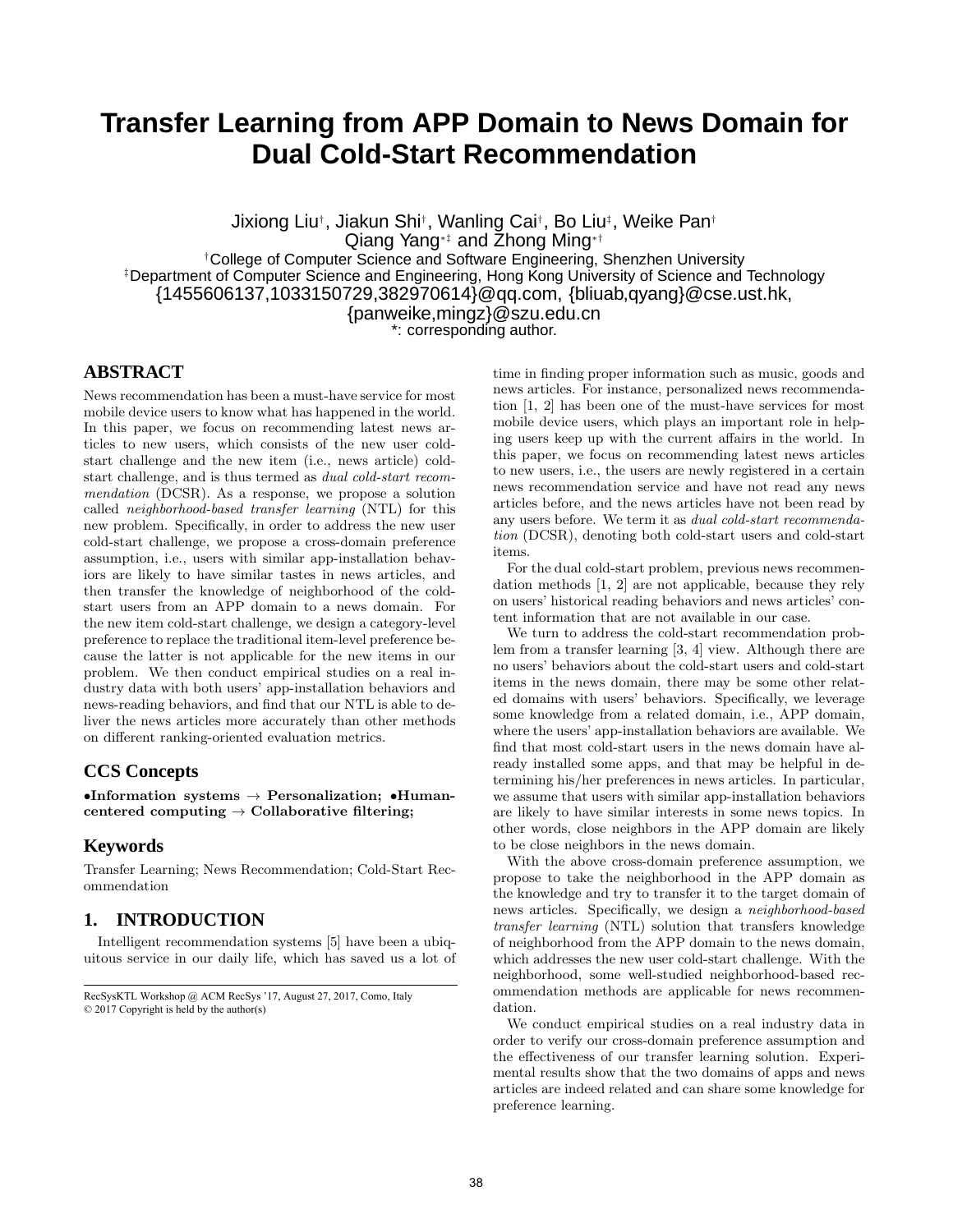#### **2. OUR SOLUTION**



Figure 1: An illustration of neighborhood-based transfer learning (NTL) for dual cold-start recommendation (DCSR).

### **2.1 Problem Definition**

In our studied news recommendation problem, we have two domains, including an APP domain and a news domain.

Firstly, in the APP domain, we have a set of triples, i.e.,  $(u, g, G_{uq})$ , denoting that user u has installed  $G_{uq}$  times of mobile apps belonging to the genre  $g$ . The data of the APP domain can then be represented as a user-genre matrix G as shown in Figure 1.

Secondly, in the news domain, we have a user-item matrix R denoting whether a user has read an item. Each item i is associated with a level-1 category  $c_1(i)$  and a level-2 category  $c_2(i)$ . We thus have a set of quadruples, i.e.,  $(u, i, c_1(i), c_2(i))$ , denoting that user u has read an item i belonging to  $c_1(i)$  and  $c_2(i)$ . Finally, we have a user-category matrix C after pre-processing, where each entry denotes the number of items belonging to a certain category that a user has read.

Our goal is to recommend a ranked list of new items (i.e., latest news articles) to each new user, who has not read any items before. We can see that it is a new user cold-start and new item cold-start problem, which is thus termed as dual cold-start recommendation (DCSR). Note that we only make use of items' category information, but not content information.

We put some notations in Table 1.

#### **2.2 Challenges**

The main difficulty of the DCSR problem is the lack of preference data for new users and new items. Specifically, there are two challenges, including (i) the new user cold-start challenge, i.e., the target users (to whom we will provide recommendations) have not read any items before; and (ii) the new item cold-start challenge, i.e., the target items (that we will recommend to the target users) are totally new for all users. Under such a situation, most existing recommendation algorithms are not applicable.

#### **2.3 Neighborhood-based Transfer Learning**

In most recommendation methods [5], the user-user (or item-item) similarity is a central concept, because the neighborhood can be constructed for like-minded users' preference aggregation and then for the target user's preference prediction. Mathematically, the preference prediction rule for user  $u$  to item  $i$  is as follows,

$$
\hat{r}_{u,i} = \frac{1}{|\mathcal{N}_u|} \sum_{u' \in \mathcal{N}_u} \hat{r}_{u',i},\tag{1}
$$

where  $\mathcal{N}_u$  is a set of nearest neighbors of user u in terms of a certain similarity measurement such as cosine similarity, and  $\hat{r}_{u',i}$  is the estimated preference of user u' (a close neighbor of user  $u$ ) to item  $i$ . The aggregated and normalized score  $\hat{r}_{u,i}$  is taken as the preference of user u to item i, which is further used for item ranking and top- $K$  recommendation.

For our studied dual cold-start recommendation problem, we can not build correlations between a cold-start user in the test data and a warm-start user in the training data using the data from the news domain only. The main idea of our transfer learning [3] solution is to leverage the correlations among the users in the APP domain with the assumption that users with similar app-installation behaviors are likely to be similar in news taste. For instance, two users with the installed apps of the same genre business may both prefer news articles on topics like finance.

With the cross-domain preference assumption, we first calculate the cosine similarity between a cold-start user  $u$  and a warm-start user  $u'$  in the APP domain as follows,

$$
s_{u,u'} = \frac{G_u G_{u'}^T}{\sqrt{G_u G_u^T} \sqrt{G_{u'} G_{u'}^T}},
$$
\n(2)

where  $G_u$  is a row vector w.r.t. user u from the user-genre matrix G. Once we have calculated the cosine similarity, for each cold-start user  $u$ , we first remove users with a small similarity value (e.g.,  $s_{u,u'} < 0.1$ ), and then take some (e.g., 100) most similar users to construct a neighborhood  $\mathcal{N}_u$ .

For the item-level preference  $\hat{r}_{u',i}$  in Eq.(1), we are not able to have such a score directly because the item  $i$  is new for all users, including the warm-start users and the target  $\text{cold-start user } u'$ . We thus propose to approximate the itemlevel preference using a category-level preference,

$$
\hat{r}_{u',i} \approx \hat{r}_{u',c(i)},\tag{3}
$$

where  $c(i)$  can be the level-1 category or level-2 category. We then have two types of category-level preferences,

$$
\hat{r}_{u',c(i)} = \hat{r}_{u',c_1(i)} = N_{u',c_1(i)},\tag{4}
$$

$$
\hat{r}_{u',c(i)} = \hat{r}_{u',c_2(i)} = N_{u',c_2(i)},\tag{5}
$$

where  $N_{u',c_1(i)}$  and  $N_{u',c_2(i)}$  denote the number of read items (by user  $u'$ ) belonging to the level-1 category  $c_1(i)$  and the level-2 category  $c_2(i)$ , respectively.

Finally, with the Eqs. $(3-5)$ , we can rewrite Eq. $(1)$  as follows,

$$
\hat{r}_{u,i} \approx \frac{1}{|\mathcal{N}_u|} \sum_{u' \in \mathcal{N}_u} N_{u',c_1(i)},
$$
\n(6)

$$
\hat{r}_{u,i} \approx \frac{1}{|\mathcal{N}_u|} \sum_{u' \in \mathcal{N}_u} N_{u',c_2(i)},\tag{7}
$$

which will be used for preference prediction in our empirical studies. Specifically, the neighborhood  $\mathcal{N}_u$  addresses the new user cold-start challenge, and the category-level preference  $N_{u',c_1(i)}$  or  $N_{u',c_2(i)}$  addresses the new item cold-start challenge.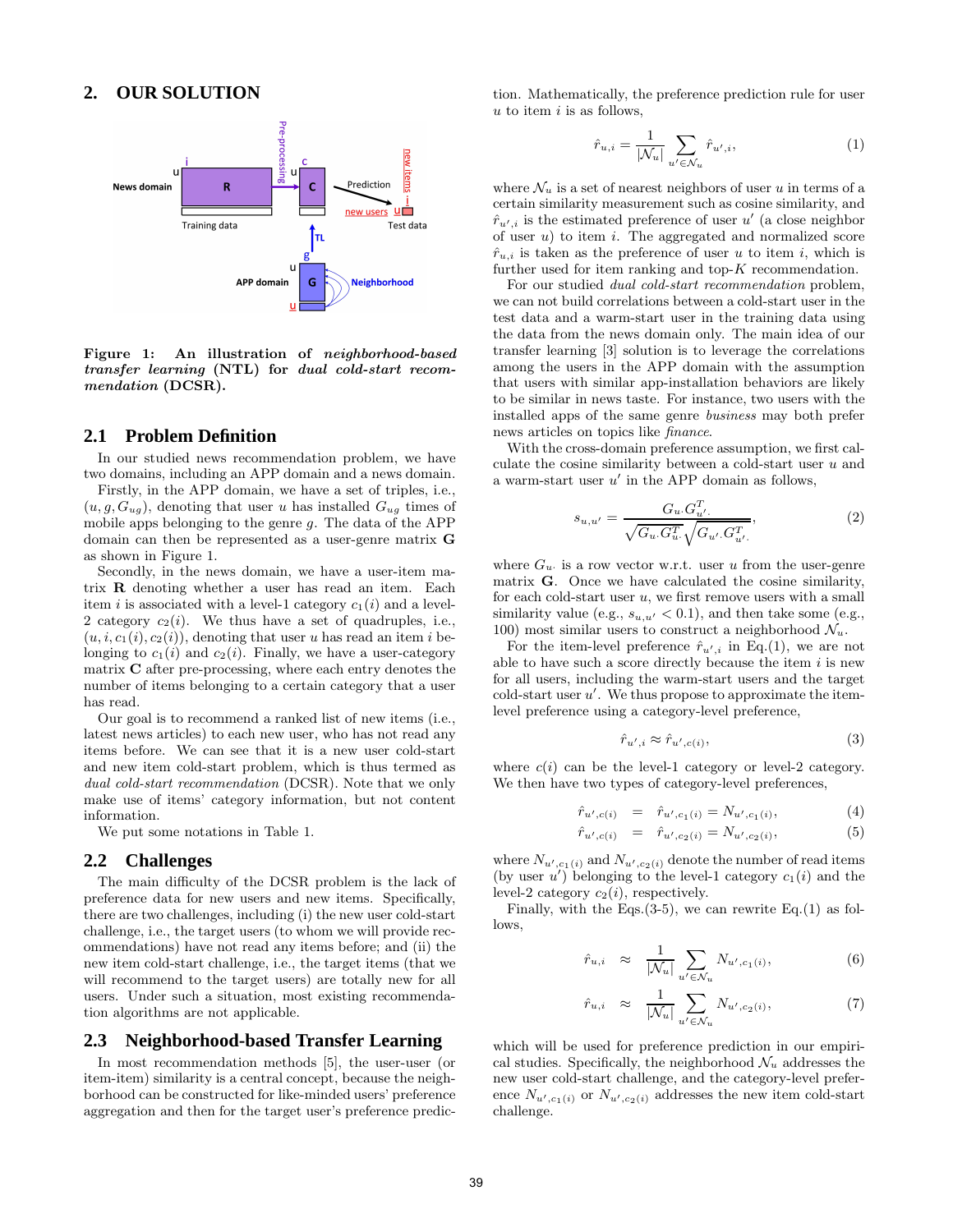Table 1: Some notations and explanations. Note that when a user  $u$  has read the same article more than one time, we only count it one in calculating  $N_{u,c_1}$  and  $N_{u,c_2}$ .

| $\boldsymbol{u}$                                                                                                                                                                            | user id                                                                       |
|---------------------------------------------------------------------------------------------------------------------------------------------------------------------------------------------|-------------------------------------------------------------------------------|
| $\dot{i}$                                                                                                                                                                                   | item (i.e., news article) id                                                  |
| $\mathfrak{g}$                                                                                                                                                                              | genre id of the apps                                                          |
| $\mathcal{C}_1$                                                                                                                                                                             | a set of level-1 categories, $c_1 \in C_1$                                    |
| $\mathcal{C}_2$                                                                                                                                                                             | a set of level-2 categories, $c_2 \in C_2$                                    |
| $N_{u,c_1}$                                                                                                                                                                                 | the number of read items (by user $u$ ) belonging to a level-1 category $c_1$ |
| $N_{u,c_2}$                                                                                                                                                                                 | the number of read items (by user u) belonging to a level-2 category $c_2$    |
| $N_{c_1} = \sum_{u} N_{u,c_1}$                                                                                                                                                              | the number of read items (by all users) belonging to a level-1 category $c_1$ |
|                                                                                                                                                                                             | the number of read items (by all users) belonging to a level-2 category $c_2$ |
| $N_{c_2} = \frac{\sum_{u}^{u} N_{u,c_2}}{N_{c_1}}$<br>$p_{c_1} = \frac{\sum_{c'_1 \in \mathcal{C}_1} N_{c'_1}}{\sum_{c'_2} N_{c'_2}}$<br>$p_{c_2} = \frac{\sum_{u}^{u} N_{u,c_2}}{N_{c_2}}$ | the popularity of the level-1 category $c_1$ among the users                  |
| $p_{c_2} = \frac{1}{\sum_{c'_2 \in \mathcal{C}_2} N_{c'_2}}$                                                                                                                                | the popularity of the level-2 category $c_2$ among the users                  |
| $\mathcal{N}_u$                                                                                                                                                                             | a set of neighbors of user $u$                                                |
|                                                                                                                                                                                             |                                                                               |

## **3. EXPERIMENTAL RESULTS**

#### **3.1 Dataset and Evaluation Metrics**

In our empirical studies, we use a real industry data, which consists of an APP domain and a news domain.

APP Domain In the auxiliary domain, i.e., APP domain, we have 827,949 users and 53 description terms (i.e., genres) of the users' installed mobile apps, where the genres are from Google Play. Considering our target task of news recommendation, we removed 14 undiscriminating or irrelevant genres such as tools, communication, social, entertainment, productivity, weather, dating, etc. Finally, we have a matrix G with 827,949 users (or rows) and 39 genres (or columns), where each entry represents the number of times that a user has installed apps belonging to a genre.

News Domain In the target domain, i.e., news domain, we have two sets of data, including a training data and a test data. The training data spans from 10 January 2017 to 30 January 2017, and contains 806,167 users, 747,643 items (i.e., news articles), and 16,199,385 unique (user, item) pairs. We can see that a user has read about  $16199385/806167$  = 20.09 articles on average from 10 January 2017 to 30 January 2017. The test data are from the data on 31 January 2017, which contains 3,597 new users, 28,504 new items (i.e., news articles), and 4,813 unique (user, item) pairs. We can see that a cold-start user read about  $4813/3597 = 1.34$  articles on 31 January 2017. Note that we have  $|\mathcal{C}_1| = 26$  level-1 categories and  $|\mathcal{C}_2| = 222$  level-2 categories about the items in the news domain.

For performance evaluation, we adopt some commonly used evaluation metrics in ranking-oriented recommendation such as precision, recall, F1, NDCG and 1-call. Specifically, we study the average performance of the top-15 recommended list generated for each cold-start user in the test data.

#### **3.2 Baselines and Parameter Settings**

We compare our proposed transfer learning solution with a random method and two popularity-based methods using category information.

• Random recommendation (Random). In Random, we randomly select  $K = 15$  items in the test data for each cold-start user.

- Popularity-based ranking via level-1 category (PopRank-C1). In PopRank-C1, we first calculate the popularity  $p_{c_1}$  of each level-1 category  $c_1 \in C_1$  in the training data, and then use  $\hat{r}_i = p_{c_1(i)}$  in Table 1 as the score to rank each item (i.e., article)  $i$  in the test data. For the most popular level-1 category, there may be more than  $K = 15$  items (i.e., articles) in the test data, we then randomly take  $K$  items (i.e., articles) from that level-1 category for recommendation.
- Popularity-based ranking via level-2 category (PopRank-C2). In PopRank-C2, we use  $\hat{r}_i = p_{c_2(i)}$  in Table 1 as the prediction rule similar to that of PopRank-C1.

For the number of neighbors in our neighborhood-based transfer learning method, we first fix it as 100, and then change it to 50 and 150 in order to study its impact. We denote our transfer learning solution with level-1 category as NTL-C1 and that with level-2 category as NTL-C2, where their prediction rules are shown in Eq. $(6)$  and Eq. $(7)$ , respectively. Note that for Random, PopRank-C1, PopRank-C2, and NTL with randomly selected neighbors, we repeat the experiments for 10 times, and report the average results.

#### **3.3 Results**

We report the main results in Table 2. From Table 2, we can have the following observations:

- The overall performance ordering is PopRank-C1, Random, PopRank-C2 ≪ NTL-C2 < NTL-C1, which clearly shows the effectiveness of our proposed transfer learning solution to the challenging dual cold-start recommendation problem.
- The performance of PopRank-C2 and PopRank-C1 are rather poor in comparison with our proposed solution. The reason is that popularity-based methods are nonpersonalized methods and will simply select one most popular level-1 category or level-2 category for all users, which ignores the difference in users' news reading preferences.
- For the relative performance of NTL-C1 and NTL-C2, we can see that NTL-C1 performs better as expected because the level-1 category may introduce more smoothing effect for the cold-start problem.